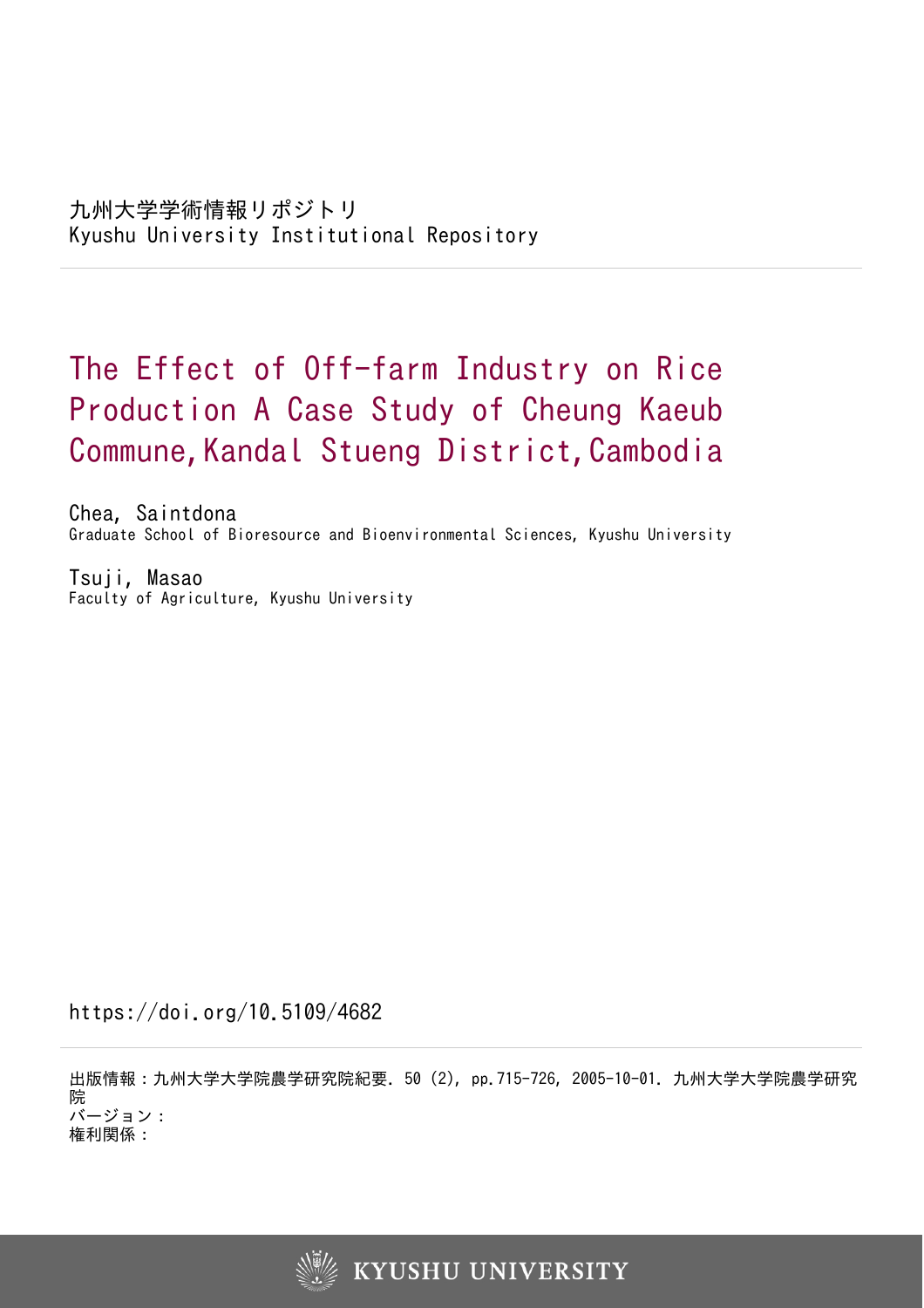# The Effect of Off-farm Income from Industry on Rice Production A Case Study of Cheung Kaeub Commune, Kandal Stueng District, Cambodia

# Saintdona CHEA<sup>1</sup> and Masao TSUJI\*

Laboratory of Farm Management, Division of International Agricultural Resource Economics and Business Administration, Department of Agricultural and Resource Economics, Faculty of Agriculture, Kyushu University, Fukuoka 812-8581 , Japan. (Received June 30, 2005 and accepted July 26, 2005)

Using cross-sectional household data from a field survey conducted in Cheung Kaeub commune in 2004, this paper explored the effect of off-farm income from industry on rice production.

By using with and without comparative study approach and other data analysis methods consisting of two-independent samples t-test, production function, correlation and economic profitability analyses, this paper found the effect of off-farm income from industry on rice production as follows: (1) off-fann income has a strong correlation wlth input investment and rice output, (2) farm households with off-farm income harvested rice yields around 3 tones per hectare, while farm households without off-farm income obtained around 2.5 tones per hectare. This large difference in crop yields attained by farm households with and without off-farm income was found to be highly significant at  $1\%$  percent level of confidence, (3) Farm households with off-farm income could get economic profit around 49 thousand riels per hectare from rice enterprise, while farm households without off-farm income lost around 38 thousand riels per hectare due to poor performance of the crop, and (4) the results of production function analysis indicated that three important factors of production consisting of input investment, land and labor contributed to rice output significantly. Based on the standardized coefficient beta of each variable, it can be implied that if farmers could increase operating expenses on inputs by one percent, rice output would increase around 0.439 percent, holding other factors constant. Similarly, one percent increase in cultivated area, rice output would increase by 0.309 percent, holding other factors constant. One percent increase in the amount of labor used on rice cultivation, rice output will increase about 0.200 percent, holding other factors constant. Farm households with off-farm income harvested rice output around 0.205 percent higher than farm households without off-farm income did.

# INTRODUCTION

Cambodia is one of the poorest countries in the world, resulting from a prolonged civil conflict (1975-1992) and especially slow economic growih due to lack of human and financial resources to develop the economy. 36 percent of Cambodian people live below poverty line (Heng and Poch, 2002). Most of the poor live in the rural areas. Over 10 million (around 85 percent of total population) of Cambodian population currently live in rural areas. Of this population, approximately 80 percent  $($  >7 million people) are

<sup>&#</sup>x27; Laboratory of Farm Management, Division of International Agricultural Resource Economics and Business Administration, Graduate School of Bioresource and Bioenvironmental Sciences, Kyushu whitersity<br>\* Corresponding author (Email: mtsuji@agri.kyushu-u.ac.jp)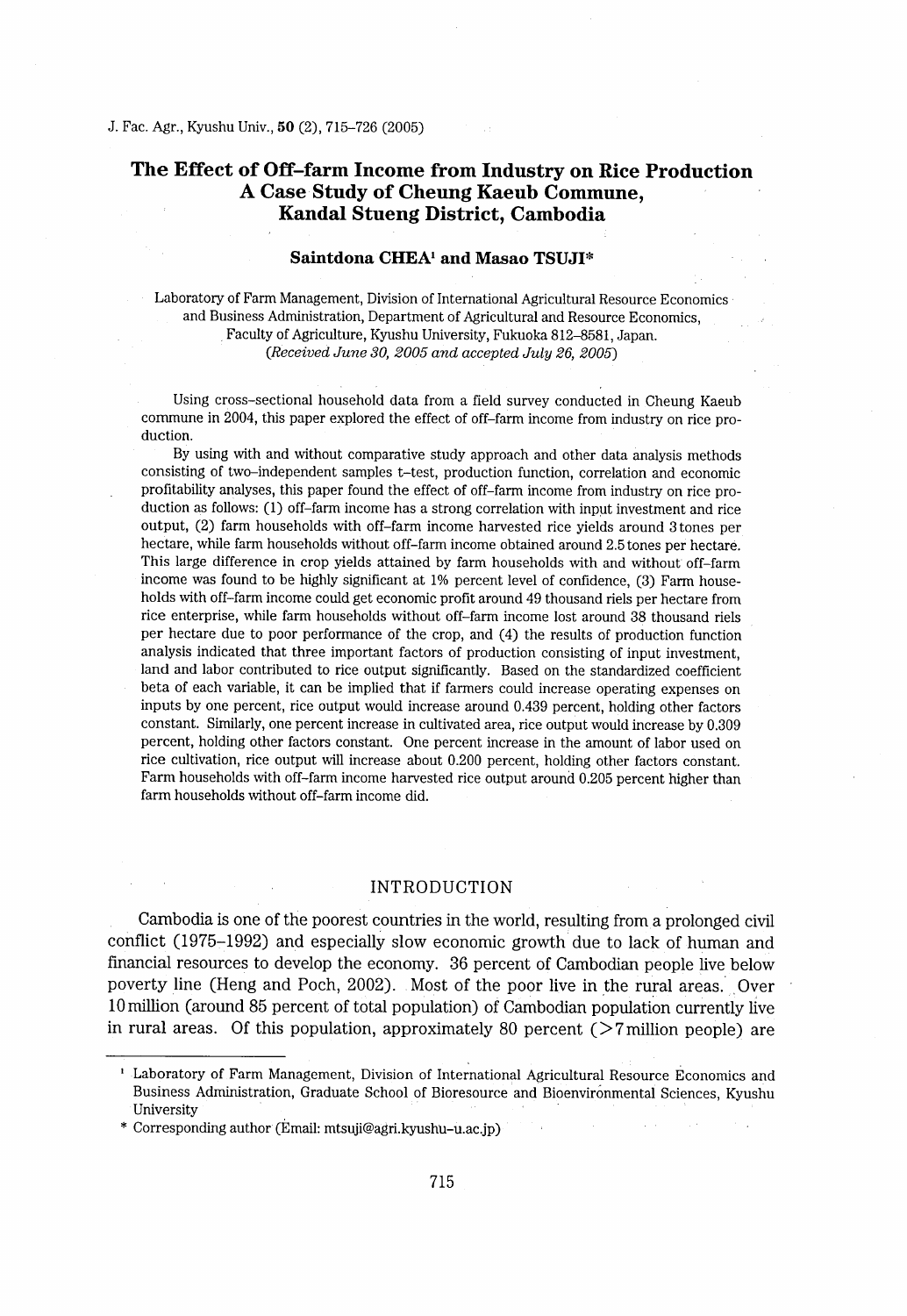subsistent farmers (Bruce and Prom, 2002). Rice crop is the staple food for Cambodian people and is the main source of income for rural farm households.

Although, rice yields increased remarkably from 1.3 tones to 2.1 tones per hectare between 1993 and 2003 (MAFF, 2004) , rice productivity in Cambodia is still the lowest among countries in Asian region, deriving from a number of factors such as poor quality of paddy soil, Iow input investment in crop production, Iimited financial resources of farmers, uncontrolled irrigation (depend on rain fall pattern), and poor infrastructure (NRICCD report, 2000). One most important factor contributing to low rice productivity at present is low input investment in rice cultivation because most rural farm households experience shortage of working capital to invest in farming. Most Cambodian farmers invest inputs such as crop seeds, farrnyard manure, and chemical fertilizer on rice production depending on the resources that they have, because of socio-economic constraints. FAO (1999) found that amount of chemical fertilizer applied on rice production per hectare by most Cambodian farmers was about 20-25kg or less than 10kg of nutrients per hectare.

Beginning in the mid- 1990s, when Cambodia was largely at peace for the first time in two decades, and when the government had converted from a centrally-planned to free market economy, Garment industry was established and has been flourishing in Cambodia. Off-farm employment from industry increased remarkably at Phnom Penh city. Some rural people especially young women and men wlth age between 18 and 35 years old, shifted from agriculture to work for garment industry remarkably. Kasumi (1999) and Chan (2003) found that rural people working for industry at Phnom Penh city send remittance back to their farm households at varying amounts every month. Since farm households use off-farm income (remittance) in many purposes, they are likely to invest it in rice cultivation as well. Hence, their rice productivity might be higher than other farm households with limited working capital to invest in rice production.

Therefore, this study sought to find out the effect of off-farm income on rice production by comparing rice yields, determining factors affecting rice, output and analyzing economic profitability of rice production between farm households with and without off-farm income in one rural area in Cambodia.

### METHODS

The data used in this paper came from a field survey data, which was conducted in September 2004. 53 farm households consisting of 25 farm households with off-farm income (farm household A) and 28 farm households without off-farm income (farm household B) were selected randomly from the survey area. Rich farm households within farm household with and without off-farm income groups in the study area were excluded because this study aimed at finding out the effect off-farm income from industry on rice production.

With and without comparative study approach was used to achieve the stated objective. Some data analysis methods consisting of Two-independent samples t-test, Correlation, Production Function (Cobb Douglas function) and Economic Profitability analyses were used to analyze primary data in this paper. SPSS 12.0 and Excel software packages were used to process primary data and produce the results for this paper,.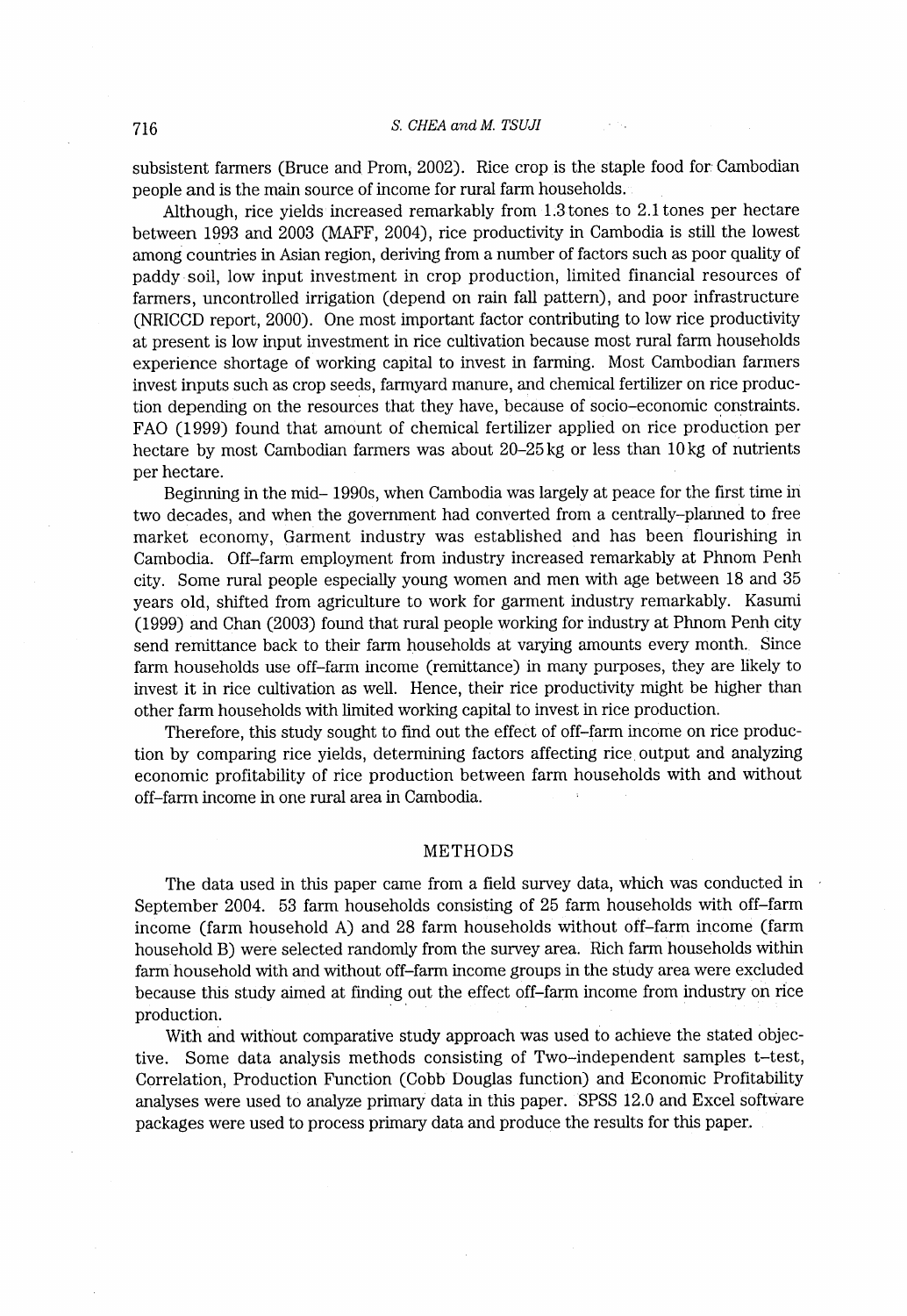Production function model used in this paper

 $Y=aX_1^{b_1}X_2^{b_2}X_3^{b_3}$  (1)

Since this relation is not linear, all variables are converted into natural logarithm in order to be used in the production function model. Equation (1) in its log- Iinear form is as follows:

 $ln Y = ln a + b_1 ln X_1 + b_2 ln X_2 + b_3 ln X_3 + b_4 df + e$ 

Where Y is rice output,  $X_1, X_2,$  and  $X_3$  are input costs (costs come from seed, manure, chemical fertilizer, pesticide, and water), Iand and labor respectively. df is dummy variable for farm household type. Where df is equal to 1 for farm household A (farm household with off-farrn income), and Zero othenvise (farm household B, farm household without off-farm income).  $\mathbf a$  and  $\mathbf b_1$  are parameters to be estimated,  $\mathbf e$  is the error term. The Analysis of Economic Profitability of rice production used in this paper

 $EPR = GM - TFC$ 

 $GM = GR - TVC$ <br> $GR = APP \times Py$  $=$ APP $\times$ Py

 $TVC = VC + ITVC$ 

ITVC  $=$  TVC $\times$  annual interest rate / 2.

 $TFC = DPC + FLC + ELC + LC + IDA$ 

IDA = Amount paid on durable assets  $\times$  annual interest rate

Strait line method= Initial cost or basis cost of asset / useful years of life of asset (Savage value is O)

# Where

EPR is the Economic Profitability of Rice production

- GM is gross margin
- GR is gross returns

APP is average physical product of rice crop per unit of harvested area (per hectare)

- Py is the average price of rice sold by farmers in the study area in 2003
- VC is Variable cost of each variable input paid by farrners in rice cultivation
- rvC is Total Variable Costs deriving from the surn of all variable input cost including seed cost , farmyard manure cost, animal cost, chemical fertilizer cost, water cost, hired labor cost, pesticide cost, threshing cost, transportation cost, maintenance cost and the interest charge on total variable cost.
- ITVC stands for the interest charge on total variable cost
- DPC is the depreciation cost coming from agricultural tools used in rice cultivation (purnp, plough, harrow, Ox-cart, hoe, threshing tool, drying mat, rice basket and hand-held sickle). DPC was computed by using straight line method
- FLC refers to family labor cost (opportunity cost of labor in the study area)
- ELC refers to exchange labor cost
- $_{\rm LC}$ refers to land cost (opportunity cost of land in the study area)
- I DA stands for the interest charge on durable assets used in rice cultivation,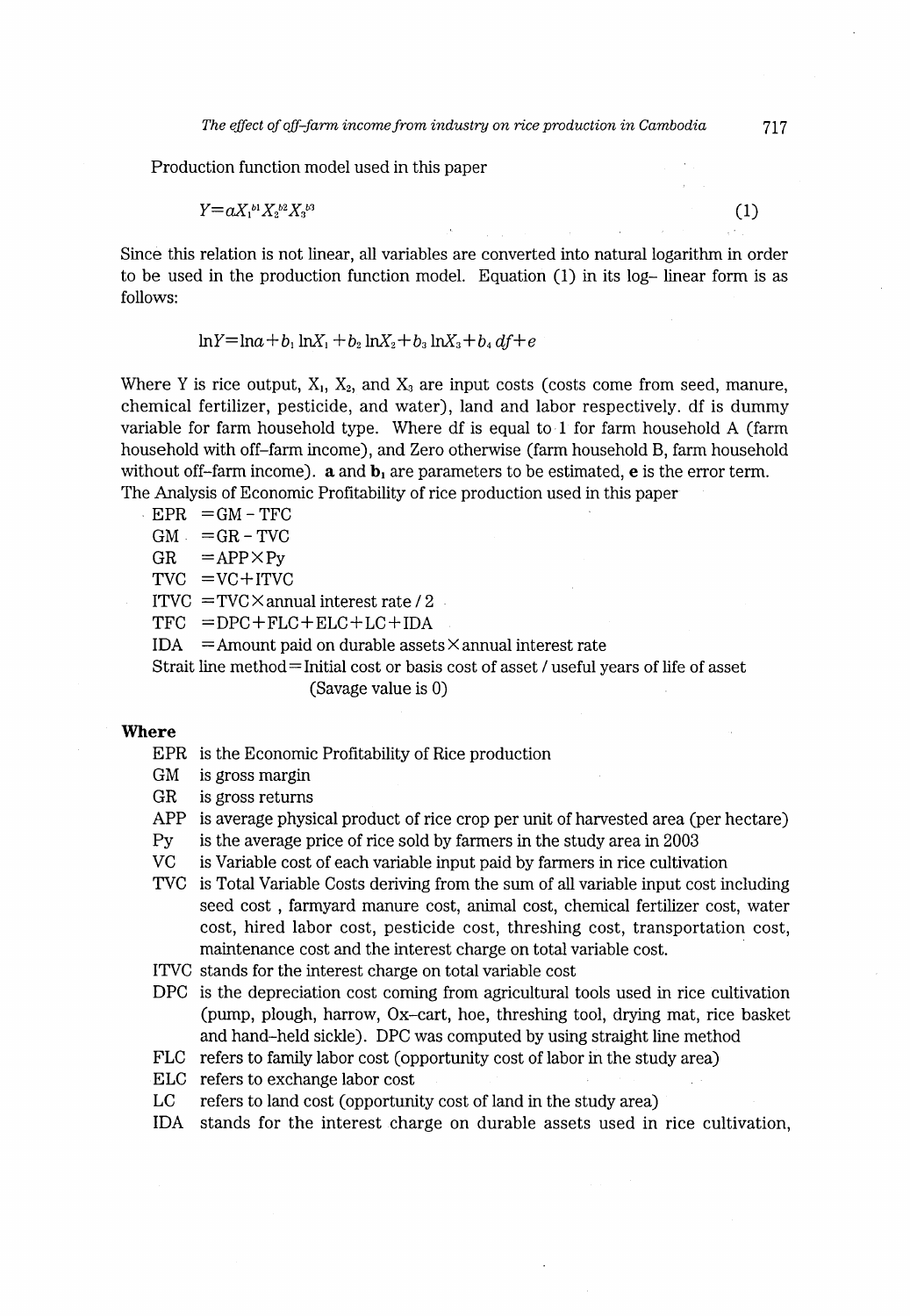including pump, plough, ox-cart, harrow, hoe, threshing tool, drying mat, basket, and hand held sickle.

#### The definition of key words used in this paper

Farm household A refers to farm households wlth off-farm income from industry Farm household B refers to farm households without off-farm income from industry Off-farm income refers to the remittance that farm households receive from their family members working for industry.

Garment industry refers to industry making clothes

# RESULTS AND DISCUSSION

# General information of surveyed farm households in the study area Education and age of householders

Based on the survey results, the age of householders wlthin farm household A and farm household B ranged from 24 to 76 years old, with an average of 50.8 years old and 27 to 82 years old, with an average of 43.43 years old respectively (table 1). This can be assumed that householders within farm household A and farm household B have good farming experience especially in rice cultivation since rice growing is the main occupation of farmers in the study area.

Apart from age structure, educational attainment of householders is also an important factor for individual householder to lead the family as well as to make decisions in farming. The educational attainrnent of householders within farm household A was 4.28 years, followed by householders wlthin household B at 3.5 years (table 1). This indicates that education level of householders wlthin farm household A and B is low. However, they are not llliterate. Therefore, their educational level and farming experience are not significantly different factors that might lead to differences in decision making in rice cultivation.

|                           | Unit      | Household A<br>$(n=25)$ |         | Household B<br>$(n=28)$ |         |
|---------------------------|-----------|-------------------------|---------|-------------------------|---------|
| ×                         |           | Total                   | Average | Total                   | Average |
| Family size               | Person    | 140                     | 5.6     | 160                     | 5.71    |
| Number of active labor    | Person    | 51                      | 2.04    | 83                      | 2.96    |
| Age of householder        | Year      |                         | 50.8    |                         | 43.43   |
| Educational attainment of | Number of |                         |         |                         |         |
| householder               | years     | .                       | 4.28    |                         | 3.5     |
| Cultivated area           | Are       | 2163                    | 86.52   | 2148                    | 76.71   |

Table 1. Socio-economic characteristics of surveyed farm households

Source: Field survey, September, 2004

# Family size and active labor force

The results of the survey revealed that farm household A and household B consisted of an extended family which has many family members, ranging from 3 to 9. Average family size of farm household A and farm household B was 5.6 and 5.71 persons respec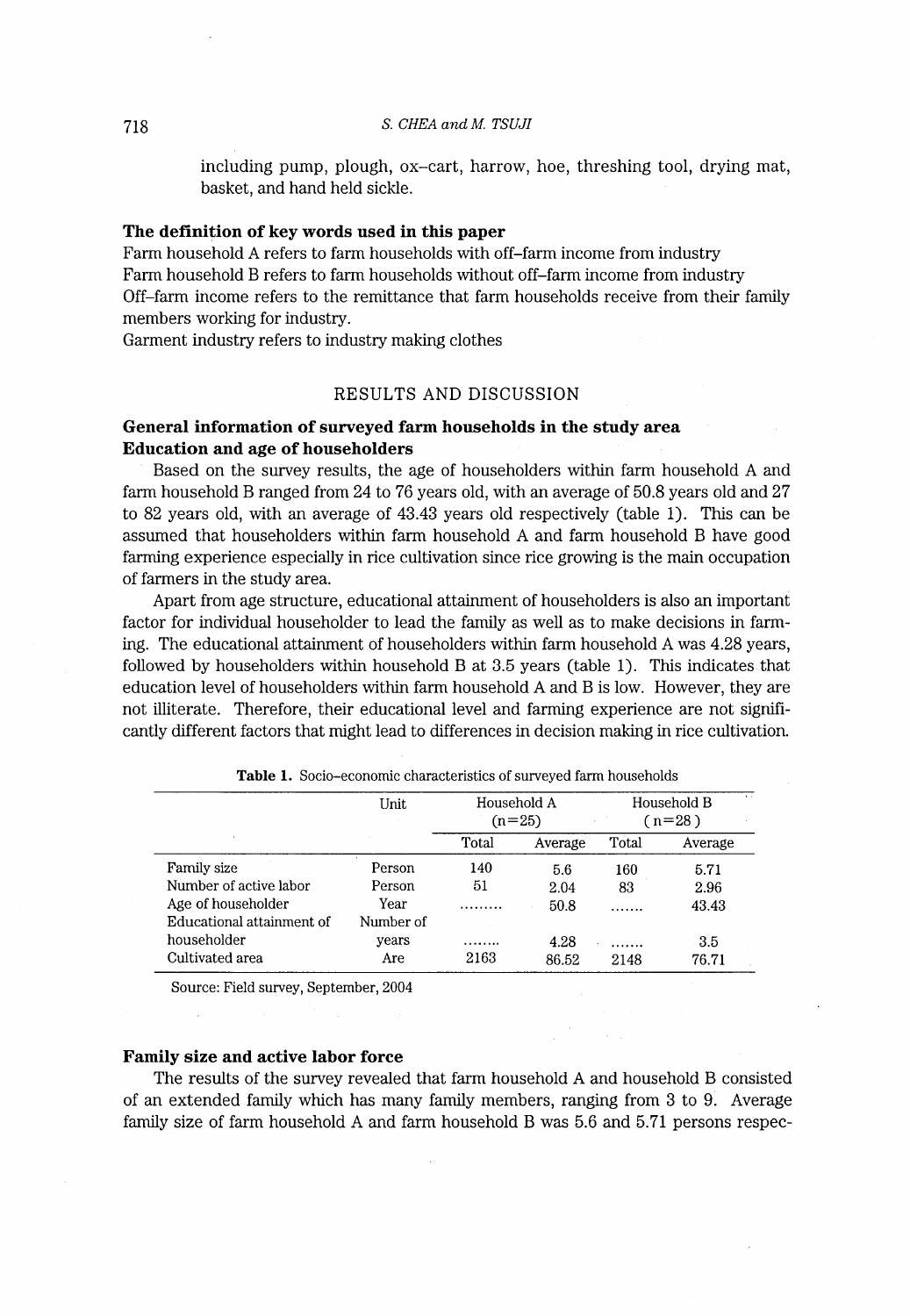tively (table 1). The average family size of household B was 0.11 persons larger than family size of farm household A.

The average numbers of active labor force of farm household B is 2.96 persons, while farm household A is 2.04 persons. Fam household B has about one active labor force more than farm household A. This large difference in farming labor force is due to the fact that some active labor force of farm household A shifted from agriculture to work for garment industry at Phnom Penh city.

Farm household A and farm household B may hire in additional labor force to cultivate rice depending on the number of farming labor available within their households. The extent of hired labor that farm household A and household B hired has an impact on the economic profit of rice enterprise. Since farm household A has fewer numbers of active fanning labor force than farm household B, their expenses on hired labor are likely to be higher than farm household B. Therefore, the expenditure on hired labor incurred on rice production was taken into account in this study.

# Rice yields attained by farm household type

In order to examine rice productivity between farm household A and household B, crop yield comparison was made. Two- independent-samples t-test was used to compare crop yields between farm household A and farm household B. Table 2 illustrates that the average Wet season rice yields per hectare harvested by farm household A was 3,043.84kg, followed by farm household B at 2,521.42kg per hectare. The mean variances of crop yields per hectare between household A and B was 522.42 kg. This large difference in rice yields per unit of harvested area (per hectare) indicates the statistically significant difference at 1% level of confidence between farm household A and farm

|                                   |          | N  | Mean          | Std.<br>Deviation | Std. Error<br>Mean |
|-----------------------------------|----------|----|---------------|-------------------|--------------------|
| Wet season rice<br>yields (kg/ha) | Family A | 25 | $3,043.84$ kg | 185.31003         | 37.06201           |
|                                   | Family B | 28 | $2,521.42$ Kg | 435.28164         | 82.26050           |

Table 2. Descriptive statistics of rice yield attainment by farm household type

Source: Field survey, September 2004

Table 3. Output of two- independent samples t-test

|                           |                               | Levene's Equality<br>of Variances |       | T-tes for Equality of Means |        |                   |
|---------------------------|-------------------------------|-----------------------------------|-------|-----------------------------|--------|-------------------|
|                           |                               | F                                 | Sig   | t                           | df     | Sig<br>(2-tailed) |
| Wet season<br>rice yields | Equal variance<br>assumed     | 12.84                             | 0.001 | 5.563                       | 51     | 0.000             |
| (kg/h)                    | Equal variance<br>not assumed |                                   |       | 5.790                       | 37.343 | 0.000             |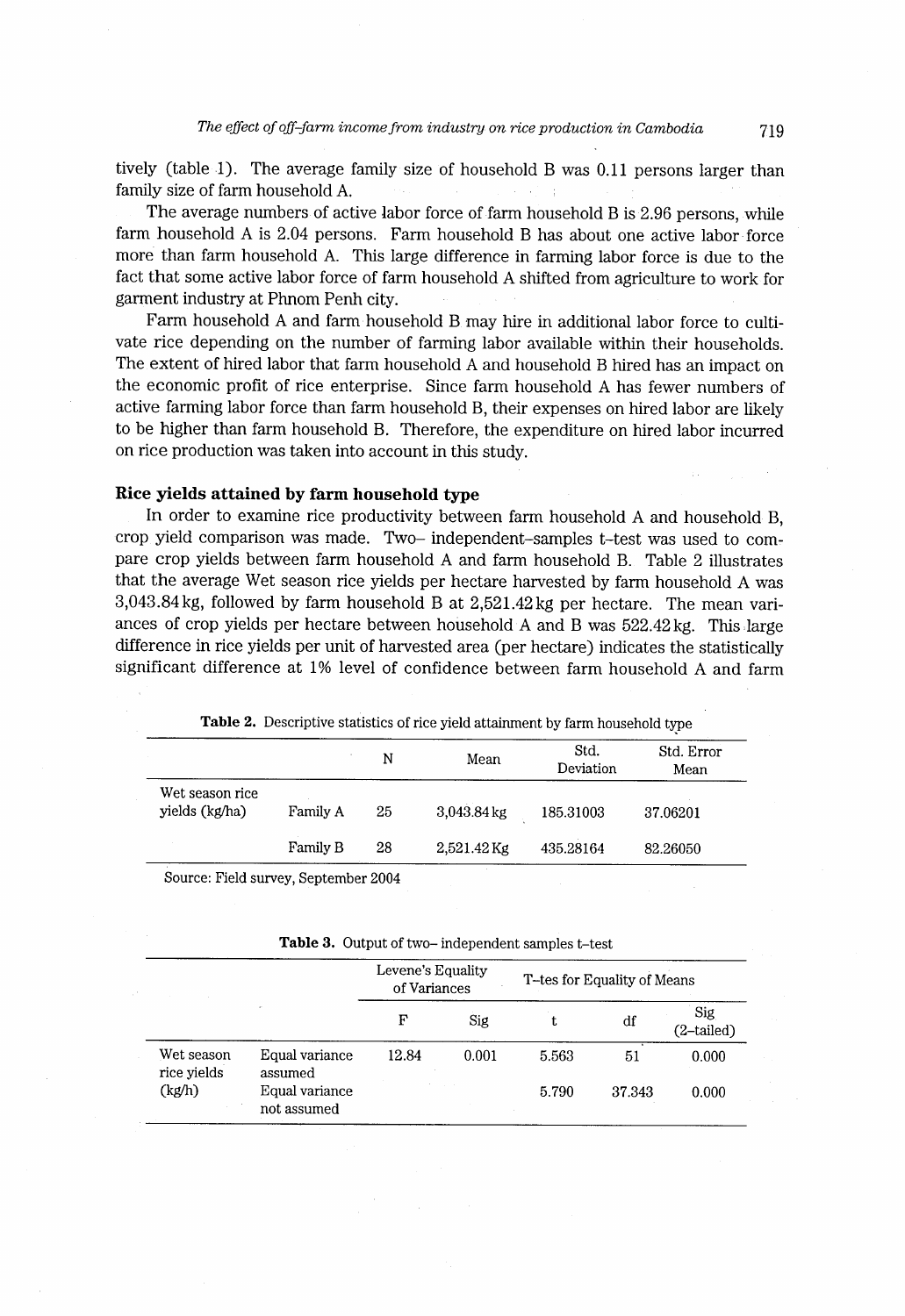household B (Table 3). Farm household A harvested higher crop yields than farm household B because they used off-farm income to invest more inputs including farmyard manure, chemical fertilizer and supplementary water on rice production than farm house- $\sim 10^7$ hold B.

#### Factors contributing to rice output

There are several factors affecting rice output. Those factors consist of topography, soil type, climate, production knowledge, input investment in crop, and so on. Since farm household A and farm household B live in the same area, natural factors such as soil type, topography and climate were assumed to be the same. Similarly, production knowledge and educational attairunent of householders wlthin farm household A and B were found to be similar (table 1). Therefore, the most important factors affecting rice output that this study took into consideration consist of input investment, Iand, and labor,

#### An analysis of the factors contributing to rice output

According to the results of Cobb-Douglas function analysis, three variables are the majn factors contributing to rice output. Those three variables consist of input investment, Iand, and labor. Table 5 shows that input investment is the first important factor affecting rice output, followed by land and labor respectively. Based on the estimated standardized coefficient beta of input investment variable (table 5), it can be implied that if farmers could increase operating expense of inputs by one per cent, on average, rice output would increase around, 0.439 percent, holding other factors constant. Input investment is the first important factor and contributed to rice output because, based on the survey result, it reveals that all farm households wlth off-farm income (farm household A) incurred costs in inputs such as rice seed, farmyard manure, chemical fertilizer, and invigation on rice production at large amount, while most farm households without and inflaton on rice production at tags amount, while most family indicated watera off–farm income paid for those inputs on rice cultivation at small amount due to financial constraints.

With respect to the estimated coefficient beta of land variable, it can be concluded that if farmers could increase cultivated area by one percent, holding other'factors constant, on average, rice output would increase around 0.309 percent. This is due to the fact that land is also the main constraint for farm households. Most farm households in the study area own small farm size (less than  $1$  hectare, table  $1$ ) due to some reasons:  $(1)$ the study location is densely populated, so an individual farm household receives smaller farm size from government compared to other farrn households in other rural areas which are sparely population, (2) Iand-subdivision to the children and (3) some farm households sold land for urgent needs such as illness, traditional ceremony organization, and debt repayment, etc.

Apart from input investment and land constraints, farmers also experience shortage of labor force to cultivate crop during the busiest period of rice cultivation such as land preparation, thinning, transplanting, and harvesting crop. This is due to the fact that farmers in the study area still use traditional methods to cultivate rice, meaning that they use intensively human labor force and animal draught power for farnting and they cultivate rice depending on rainfall pattern, so every farm household hurries to grow rice at the same time when the rain water arrive. Thus most farm households need external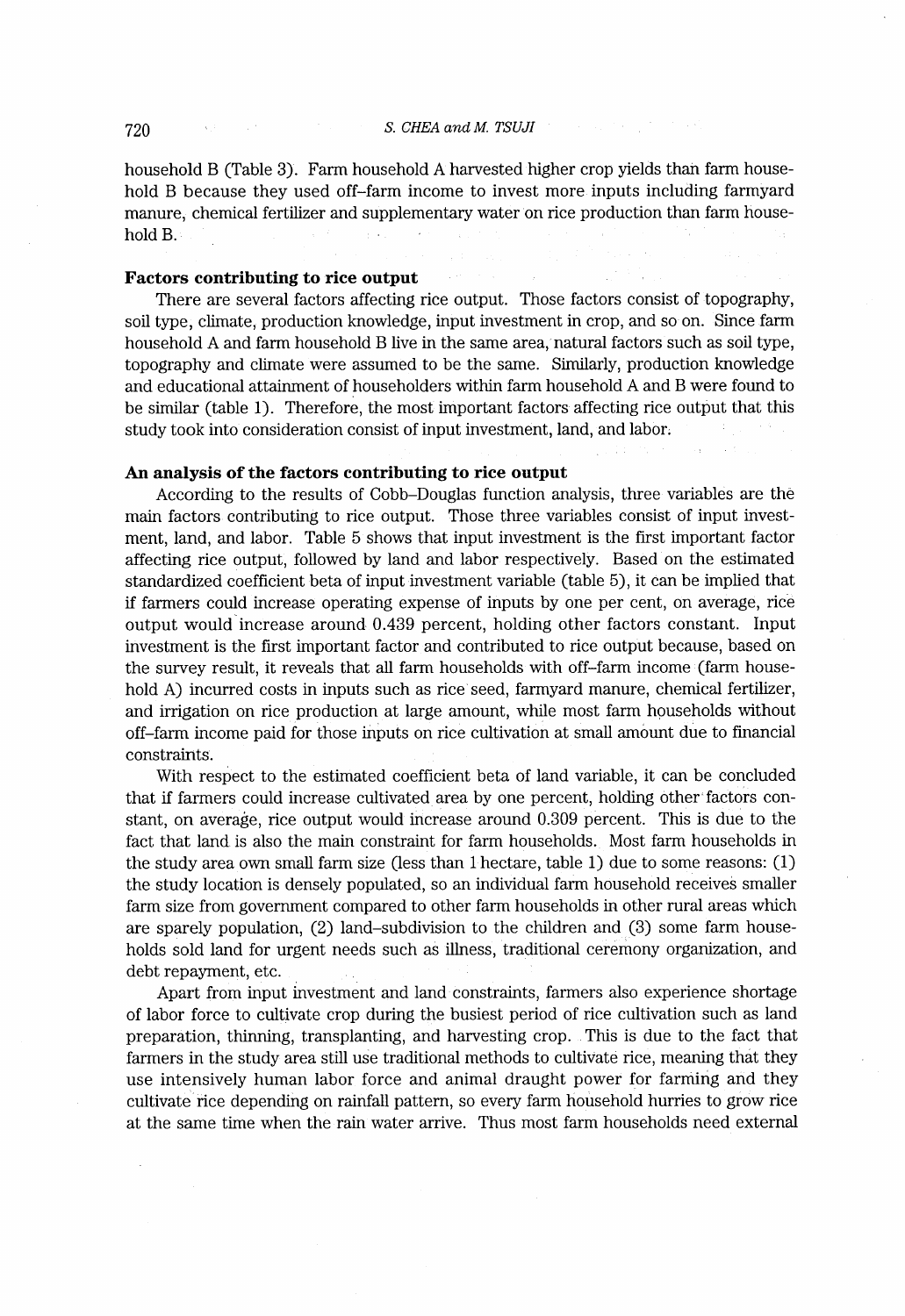labor force to help because their family labor is not enough for farming. Therefore, based on the estimated coefficient beta of labor force, it illustrates that if farmers could increase the amount of labor used on rice cultivation by one percent, on average, rice output would increase around 0.2 percent, holding other factors constant.

For durnmy variable family A, based on its estimated coefficient beta in table 5, it clearly demonstrates that the variable has positive sign and highly significant differences compared with farm nousehold B, implying that farm household A harvested rice output around 0.205 percent higher than farm household B. This is consistent with this study's hypothesis that farm households with off-farm income could harvest higher rice output than farm household without off-farm income, resulting from their large input investment on rice production because they have additional off-farrn income (remittance) to invest in rice production.

|             | Mean    | Std. Deviation |    |  |
|-------------|---------|----------------|----|--|
| Output log  | 7.6537  | 0.38295        | 53 |  |
| Input log   | 12.1471 | 0.60126        | 53 |  |
| Land log    | 4.3310  | 0.38659        | 53 |  |
| Labor log   | 4.2355  | 0.31061        | 53 |  |
| Family type | 0.4717  | 0.50398        | 53 |  |

Table 5. Output of production function analysis

|                | Standardized<br>Coefficients | ı     | Sig       |
|----------------|------------------------------|-------|-----------|
|                | Beta                         |       |           |
| Constant       | and the state                | 3.723 | $0.001**$ |
| Input log      | 0.439                        | 5.456 | $0.000**$ |
| Land log       | 0.309                        | 3.166 | $0.003**$ |
| Labor log      | 0.200                        | 2.110 | $0.040*$  |
| Dummy family A | 0.205                        | 3.276 | $0.002**$ |

Adjusted R square=0.816,  $F = (4, 48)$  58.664, Sig P < 0.001

 $\mathcal{A}_2$  , and  $\mathcal{A}_1$  and  $\mathcal{A}_2$  , and  $\mathcal{A}_3$ 

 $\mathbb{S}^1$  is

 $**$  And  $*$  denote the statistically significant at 0.01 and 0.05, level respectively  $\frac{1}{2}\int_{0}^{2}dx$ 

#### The relationship between off-farm income, input investment and rice output

 $\mu$  and  $\mu$ 

 $\sim 10^{-1}$ 

Since rice cultivation is the main occupation of farmers in the study area, this study assumes that farm households having remittance (off-farm income) would use it to purchase inputs to apply on rice production in order to get high yields. Thus, there is likely to be a relationship between off-farm income, input investment and rice output. In order to find out the relationship between off-farm income, input investment and rice output, correlation analysis was used.' Based on the theory of correlation, the degree of association or strength of relationship between two variables is represented by a number called correlation coefficient. The value of a correlation coefficient can range from plus one (+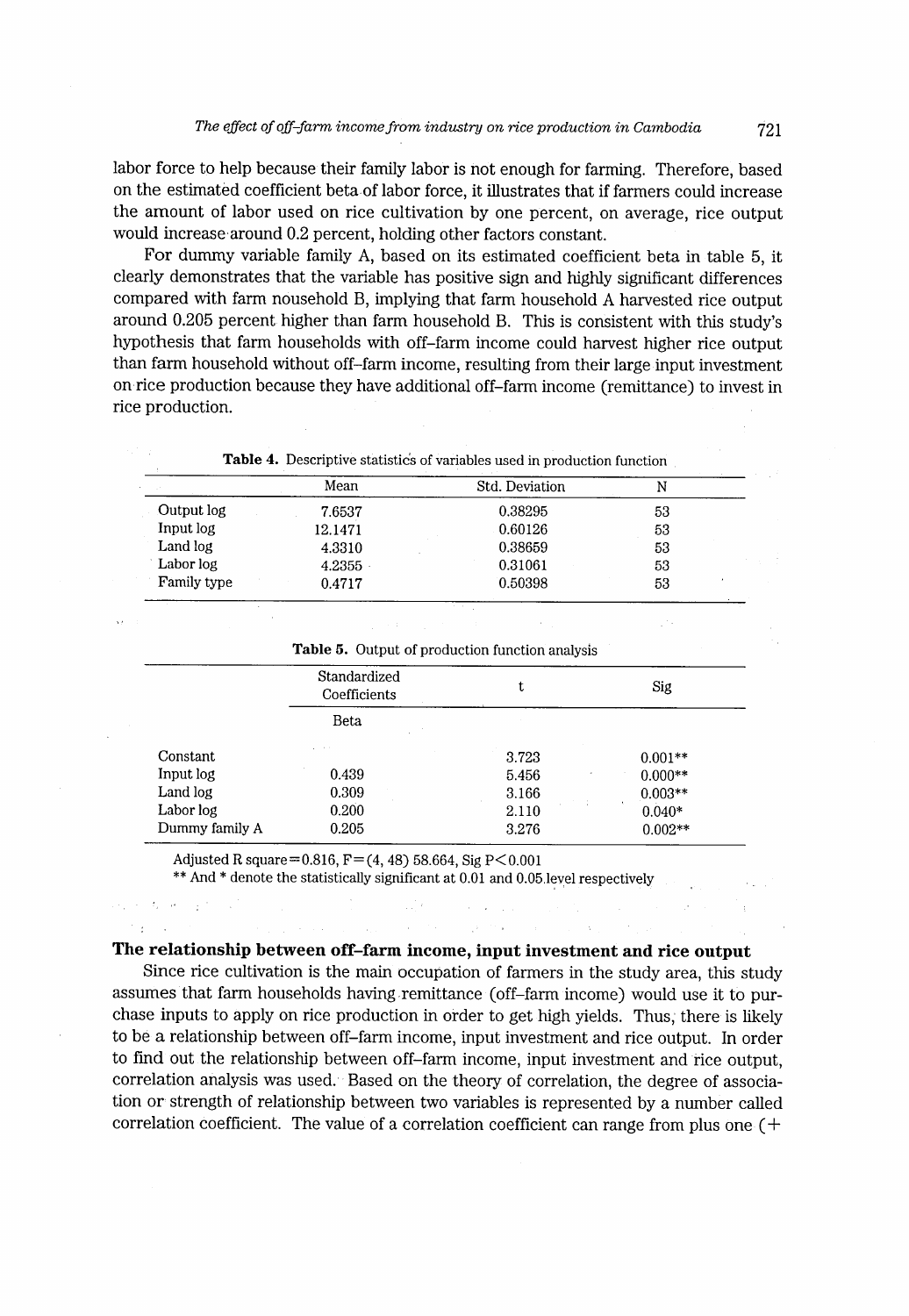1) and minus one  $(-1)$  (Roger, 1999). A value of  $(+1)$  denotes a perfect positive relationship, meaning that high score of one variable/factor are pared wlth high scores on the other, and low scores are paired with low scores. A coefficient of  $(-1)$  denotes a perfect negative or inverse relationship between two factors, meaning that high scores on one variable/factor are paired with low scores on the others and vice versa.

When the two factors/variables have low degree of association or strength or relationship, the correlation coefficient falls in between less than  $0$  ( $-1\leq r\leq 0$ ) or by coefficient greater than  $0 \left(0 \leq r \leq 1\right)$ . The degree of association or strength of relationship between two factors depends on the absolute value of correlation coefficient, meaning that when the absolute value of coefficient is closer to I , it indicates a higher degree of association or correlation between two factors. By contrast, when absolute value of coefficient is closer to null or less than 0, it demonstrates a weak degree of strength between two factors.

Based on the estimated coefficient of variables in table 6, the results of correlation analysis clearly indicate that there appear to be a strong correlation between off-farm income, input investment and rice output. The estimated coefficient between off-farm income and input investment is 0.809 (table 6) . This clearly shows that there is strong correlation between off-farm income and input investment, implying that farm households use off-farrn income (remittance) to purchase inputs such as crop seeds, farmyard manure, chemical fertilizer, and water to apply on rice production. Similarly, since off-farm income was used by farmers to purchase inputs to apply on rice production, the estimated coefficient of off-farm income and rice output was 0.787 (table 6), indicating that off-farm income has very strong correlation with rice output.

| <b>Table 6.</b> Output of correlation analysis |                  |             |  |  |  |
|------------------------------------------------|------------------|-------------|--|--|--|
|                                                | Farm household A |             |  |  |  |
|                                                | Input investment | Rice output |  |  |  |
| Off–farm income                                | $0.809**$        | $0.787**$   |  |  |  |

\*\* indicates the significance at the 0.01 level (2-tailed)

# Costs incurred on rice production

The cost calculated here is composed of variable and fixed costs. Variable cost consists of animal cost, seed cost, farmyard manure cost, chemical fertilizer cost, supplementary water cost, pesticide cost, transportation cost, maintenance cost, threshing cost, hired labor cost, and the interest charge on total variable cost.

Fixed cost includes depreciation cost, land cost (opportunity cost of land), family labor cost (opportunity cost of labor), exchange labor cost, and the interest charge on agricultural assets used in rice cultivation. In order to analyze the economic profitability of rice production of farm household A and household B, all costs paid in cash and family endowrnents in Wet season rice enterprise are calculated and presented in (Table 7).

Tables 7 presents the absolute value of production cost of Wet season rice and the percentage share of each input cost to the total production cost per hectare. Farm house-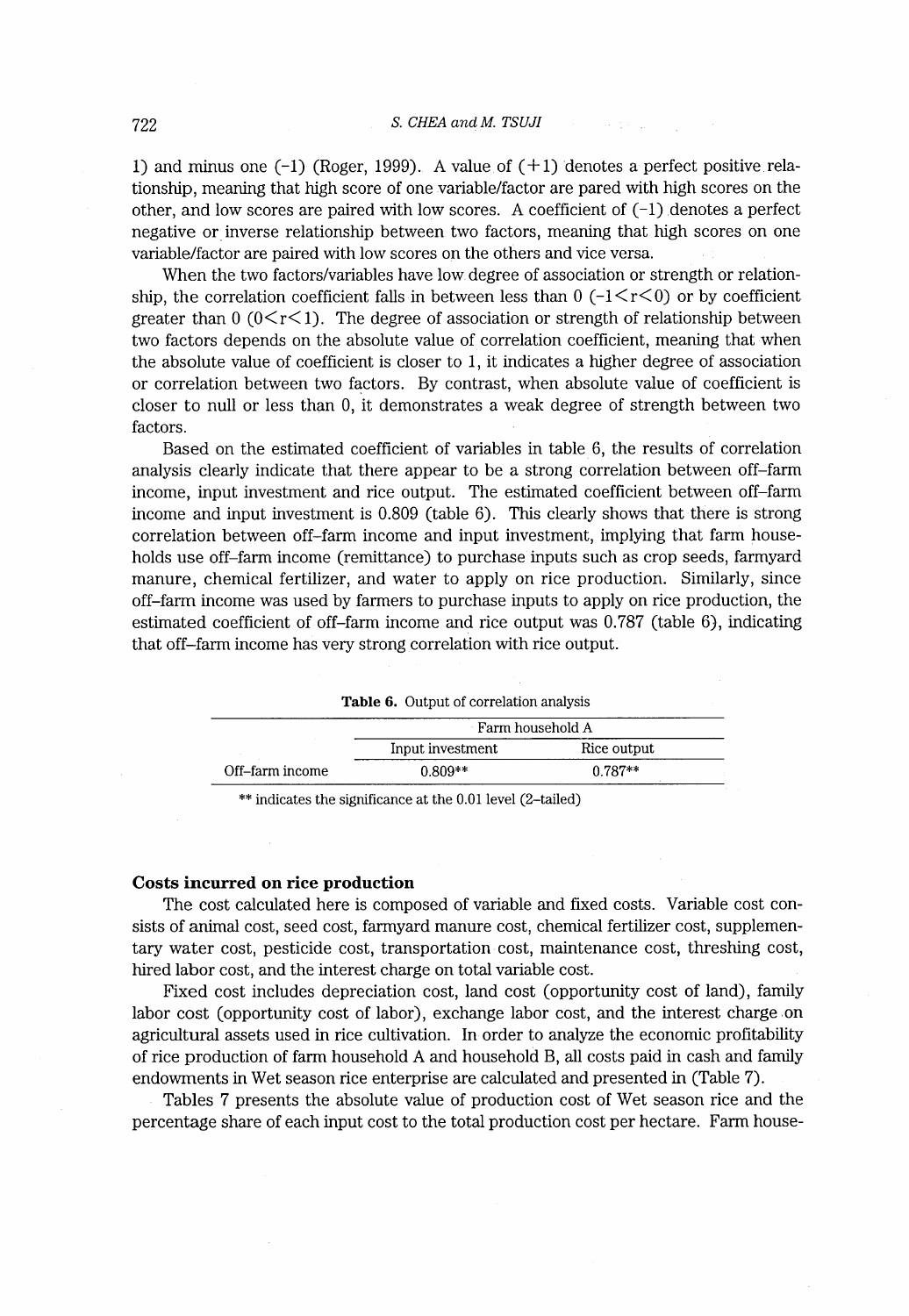|                                            | Household A $(n=25)$ |                    | Household B $(n=28)$ |                    |
|--------------------------------------------|----------------------|--------------------|----------------------|--------------------|
| Input                                      | Total cost           | % to total<br>cost | Total cost           | % to total<br>cost |
| Variable cost                              |                      |                    |                      |                    |
| Animal cost                                | 57,960               | 4.08               | 76,950               | 6.13               |
| Seed cost                                  | 54,155.4             | 3.81               | 46,714.2             | 3.72               |
| Farmyard manure cost                       | 40.040               | 2.82               | 17,745               | 1.41               |
| DAP cost (di-ammonium<br>phosphate)        | 94,720.5             | 6.67               | 49.009.25            | 3.9                |
| Urea cost                                  | 91,525.05            | 6.44               | 46,399.05            | 3.69               |
| Hired labor cost                           | 95,800               | 6.75               | 44.200               | 3.52               |
| Pesticide cost                             | 2,400                | 0.16               | 2,150                | 0.17               |
| Water cost                                 | 27,980               | 1.97               | 15419.64             | 1.22               |
| Threshing cost                             | 3,800                | 0.26               | 1,250                | 0.09               |
| Transport cost                             | 8,800                | 0.62               | 13,650               | 1.08               |
| Maintenance cost                           | 11,310               | 0.79               | 5,416.82             | 0.43               |
| Interest charge on total<br>variable cost. | 58618.91             | 4.18               | 38268.47             | 3.09               |
| Total variable cost                        | 547,109.86           | 38.55              | 357,172.43           | 28.45              |
| <b>Fixed cost</b>                          |                      |                    |                      |                    |
| Interest on durable assets                 | 16,097.54            | 1.13               | 12,116.33            | 0.96               |
| Depreciation cost                          | 83,541.36            | 5.88               | 45,360.14            | 3.61               |
| Family labor cost                          | 157,550              | 11.1               | 211,250              | 16.83              |
| Exchange labor cost                        | 204,800              | 14.43              | 219,100              | 17.45              |
| Land cost                                  | 410,085              | 28.91              | 410,085              | 32.7               |
| Total fixed cost                           | 872,073.9            | 61.45              | 897,911.47           | 71.55              |
| Total production cost                      | 1,419,183.76         | 100                | 1,255,083.9          | 100                |

Table 7. Wet season rice production costs in Riels per hectare

Source: Field survey, September, 2004

hold A spent around 547 thousand and 872 thousand riels per hectare on total variable and fixed costs in Wet season rice production respectively, followed by farm household B at 357 thousand and 897 thousand riels per hectare (table 7) . Farm household B spent on animal cost around 19 thousand riels (about 14%) greater than farm household A. Farm household A and B paid for pesticide cost at smaller amount than other items. This is due to the fact that in Cambodia, farmers rarely apply pesticide on Wet season rice because pests are not a serous problem for Wet season rice like other crops such as Dry season rice and vegetables.

Farm household A incurred total variable cost around 190 thousand riels (around 21 %) larger than farm household B (table 7). This is due to the fact that farm household A paid almost double amounts on some inputs such as farmyard manure, water supplement, chemical fertilizer, maintenance, interest charge on total variable costs and especially hired labor . Farm household A paid on hired labor cost around 51 thousand riels (about 36%) higher than farm household B. This high expenditure on hired labor cost derives from the reason that farm household A hired in external labor to offset the deficit brought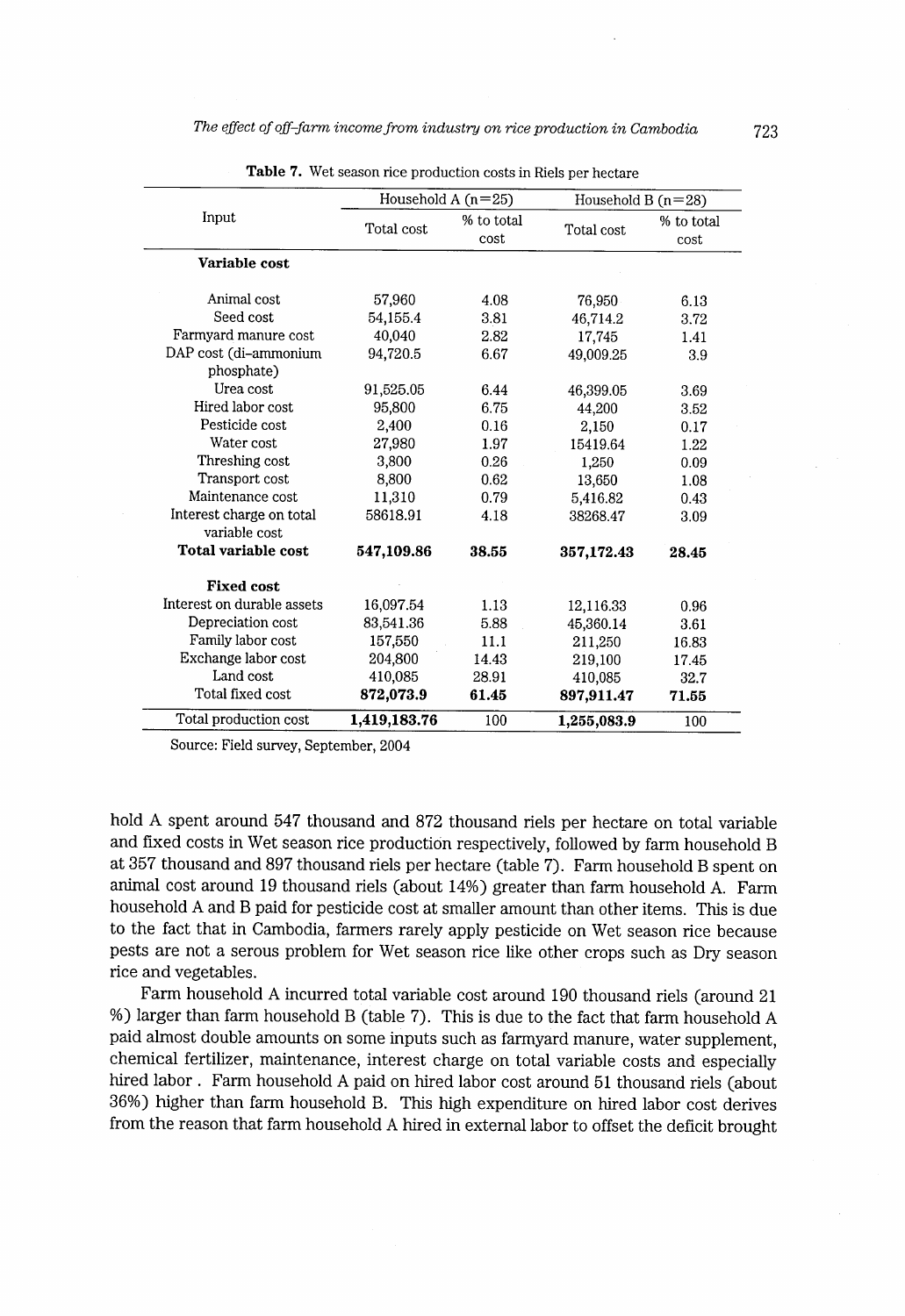about by their family members who shifted from agriculture to work for industry at Phnom Penh city. Farm household A could invest larger amount of working capital in rice cultivation because they have additional off-farm income received from their family members working for industry.

# Economic profitability of rice production

In this study, economic profit of rice production (economic returns from rice enterprise) is defined as the amount left after deducting total production cost (variable and fixed cost) from gross returns. Since the opportunity cost of land (standard cost of land) is not yet set throughout the country, Iand cost or the opportunity cost of land that this study set was based on the actual land rent that farmers paid to rent in land in the study area. In the study location, farmers paid around 410 thousand riels to rent in one hectare of paddy field.

Similarly, the interest charge on working capital varies with the type of financial intermediary, for instance, private lending money source charges interest rate on working capital at very high cost ranging from 70% up to 100 percent annually (Chan and Acharya, 2001) Official credit institutions (banks) also charge interest rate on lending money at different rate. However, in order to compute the interest charge on variable cost and on  $\frac{1}{2}$  $\alpha_{\text{L}}$  activities interest rate on loan at 24 percent per year (flash report 2004). This ACELEDA charges interest rate on loan at 24 percent per year (flash report 2004). This study used the ACELEDA bank's interest rate because ACELEDA bank is the major official rural credit institution for rural people in Cambodia and it is the trusted bank that farmers can keep their savings as well. Therefore, in order to calculate gross margin and analyze econornic profitability of rice production of farm household A and household B,



Fig. 1. Economic profitability of Wet season rice production Source: Field survey, September 2004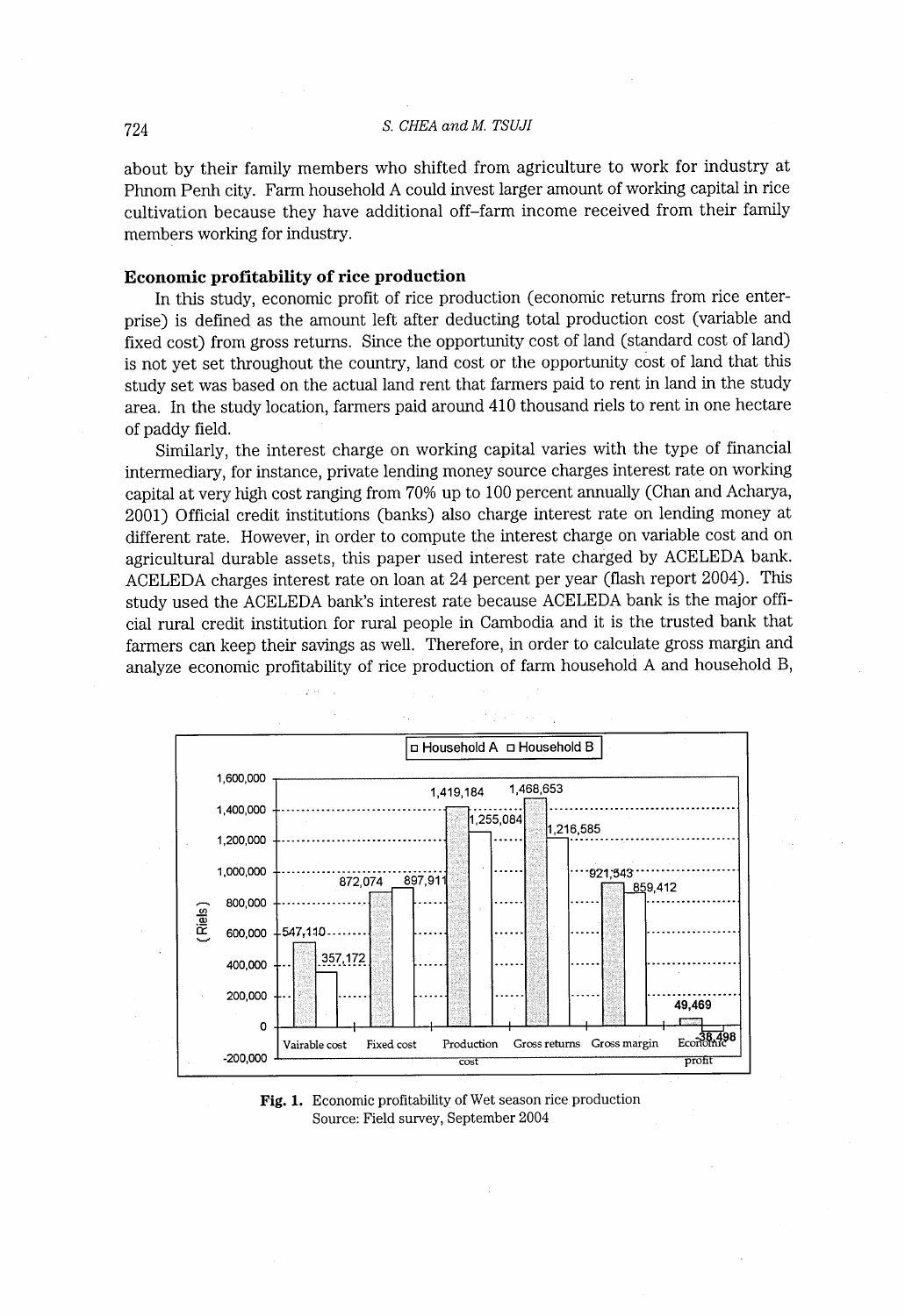variable and fixed costs calculated in table 7, Iand cost paid by farmers in the survey location, interest rate on working capital charged by ACELEDA, and the price of rice sold by farmers at the survey location were used in this paper.

Figure I presents gross returns, gross margin and economic retums from Wet season rice production between farm household A and household B. Farm household A and B obtained around 921 thousand riels and 859 thousand riels of gross margin per hectare respectively. Although farm household A spent on total variable costs around 190 thousand riels (about  $21\%$ ) larger than farm household B, they still attained higher gross margin in absolute terms than farm household B. This derives from the fact that farm household A harvested higher crop yields per unit of harvested area than household B. Farm household A harvested 3,043.84 kg of rice yields per hectare, while farm household B obtained only 2,521 .42 kg per hectare (table 2) .

With respect to the economic profitability of Wet season rice enterprise, farm household A gained around 49 thousand riels per hectare, while farm household B Iost about 38 thousand riels per hectare (Figure 1). Farm household B could not make profit from rice production, deriving from the poor performance of the crop, resulting from low input investment in crop production.

# CONCLUSION AND SUGGESTION

Based on the important findings of this study, the conclusion can be drawn that off-farm income from industry has an effect on rice production, since farm households with off-farm income could harvest higher rice yields than farm households without off-farm income, and especially they could get economic returns to the factors of production consisting of capital, Iand, Iabor and managernent. Farm households with off-farm income could harvest rice output around 0.205 percent higher than farm households without off-farm income, resulting from their large input investment on rice production.

Since most farrn households in the study area as well as other rural areas in Cambodia experience shortage of working capital to invest in farming and the Government lacks financial resources to subsidize farmers, the Government should pay more attention to industrial development as it would offer more off-farm employment and working capital to rural farm households enabling them to improve agricultural production.

# ACKNOWLEDGEMENT

The author is very grateful to supervisor Professor. Dr. Masao Tsuji, associate professor Dr. Hotta Kazuhiko, and Assistant professor, Dr. Shoji Shinkai, who gave valuable comments on this paper.

#### REFERENCES

Bruce, M.,and T. Prom 2002 Natural Resources and Rural Livelihoods in Cambodia, A

- Baseline Assessment, Working Paper No 23, Cambodia Development Resource Institute, Phnom Penh, Cambodia.
- Chan, S., and S. Acharya 2001 Facing the Challenge of Rural Livelihoods, A Perspective from Nine Villages in Cambodia, Working Paper No 25, Cambodia Development Resource Institute, Phnom Penh, Cambodia.